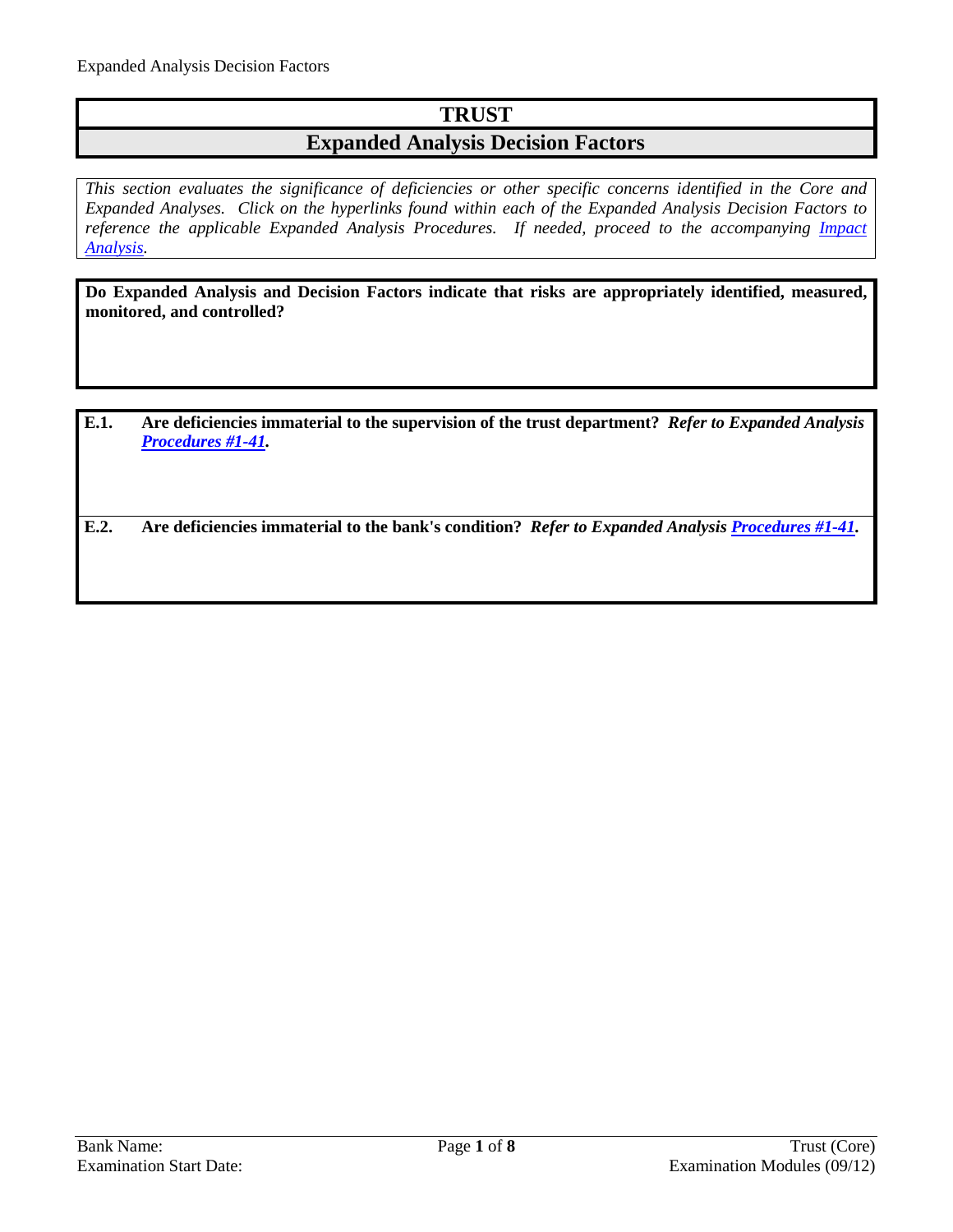## **TRUST**

### **Expanded Analysis Procedures**

*Generally, procedures used in the Expanded Analysis should target concerns identified in the Core Analysis and Decision Factors. The flexible guidelines specified for the Core Analysis also apply to the Expanded Analysis.*

#### <span id="page-1-0"></span>**Policies and Procedures**

- **1. Investigate why trust policy or procedure deficiencies identified in the Core Analysis exist. Discuss with management its response to examiner recommendations. Possible reasons for policy deficiencies may include the following:**
	- **Management overlooked these issues.**
	- **Management is unfamiliar with prudent trust guidelines and procedures.**
	- **Management is unwilling to create or enhance policies and procedures.**

**2. If poor compliance with policies and procedures exists, determine the reasons. Consider the following:**

- **Poor internal communication of policy and procedures or subsequent revisions.**
- **Lack of awareness of policy existence.**
- **Disregard for established policies.**
- **Misunderstanding of policy and procedures.**

#### **Internal Controls**

- **3. Determine if management commits to and supports proper controls and monitors to ensure policy and procedures are followed in the future. Determine whether proposed controls, if any, are reasonable.**
- **4. Determine whether all potential losses resulting from internal control or operational deficiencies have been identified and appropriately recognized.**

#### **PROTECTING AND CONTROLLING ASSETS**

**5. Perform a full or partial verification of assets held in the vault.**

**6. Perform a full or partial verification of assets held by third party custodians.**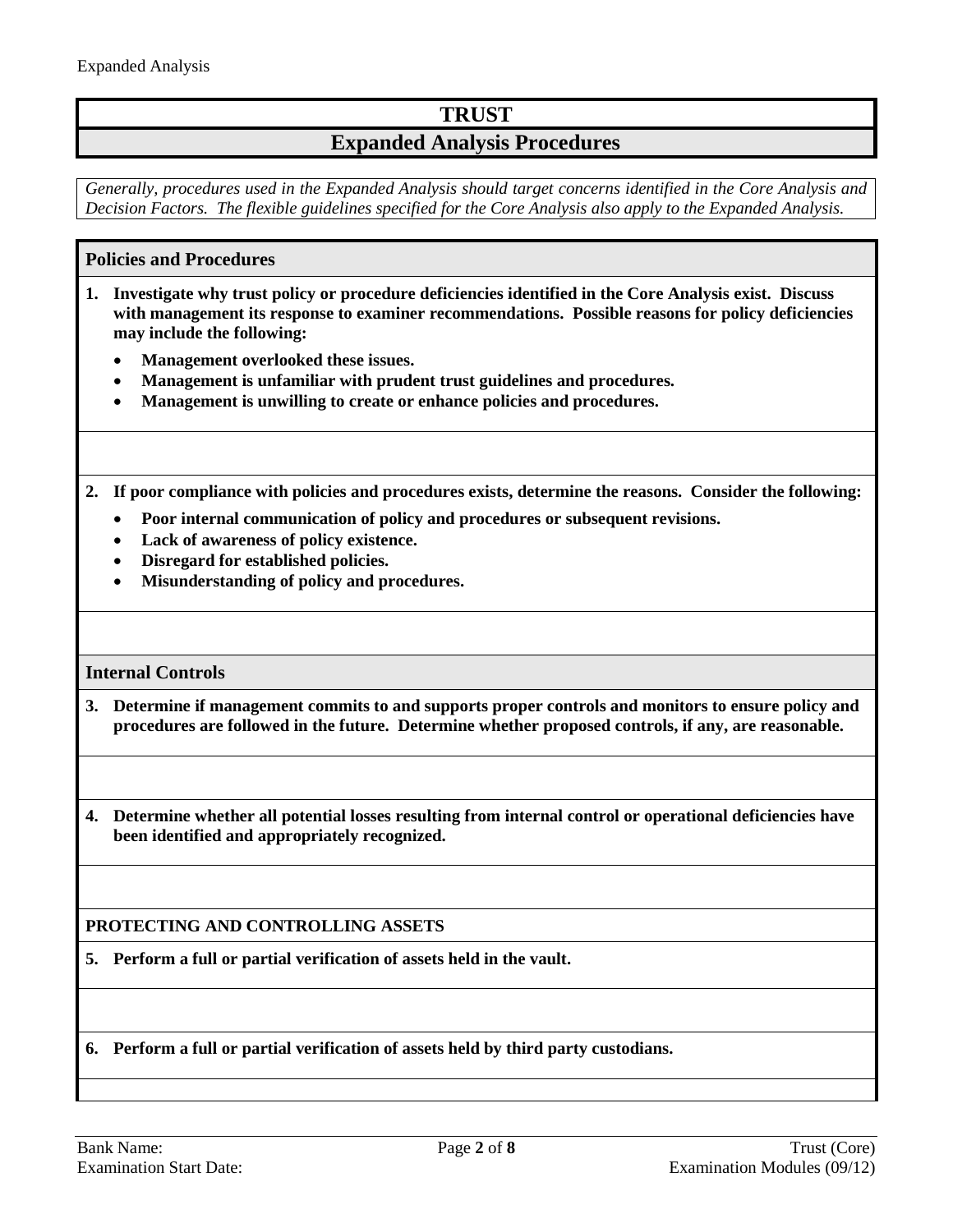**7. Determine that securities held by brokers are properly titled in the name of the institution as fiduciary or its nominee name.**

**8. Determine that unissued trust checks are in sequential order and properly controlled.**

**9. Review a sample of issued trust checks for signature controls.**

**10. Review a sample of daylight overdrafts for evidence of customer free-riding activity.**

**11. Review a sample of worthless assets for appropriate documentation.**

**CONTROL ENVIRONMENT**

**12. Trace a sample of transactions from origination through posting.**

**13. Observe the in-house securities trading process to ensure that appropriate controls are in place.**

**14. Verify the accuracy of Consolidated Reports of Condition and Income Schedule RC-T.**

**15. Review proxy-voting records to determine if procedures are consistently applied.**

#### **RECONCILIATION**

**16. Reconcile subsidiary control and suspense accounts that are out of balance or have not been reconciled on a timely basis.**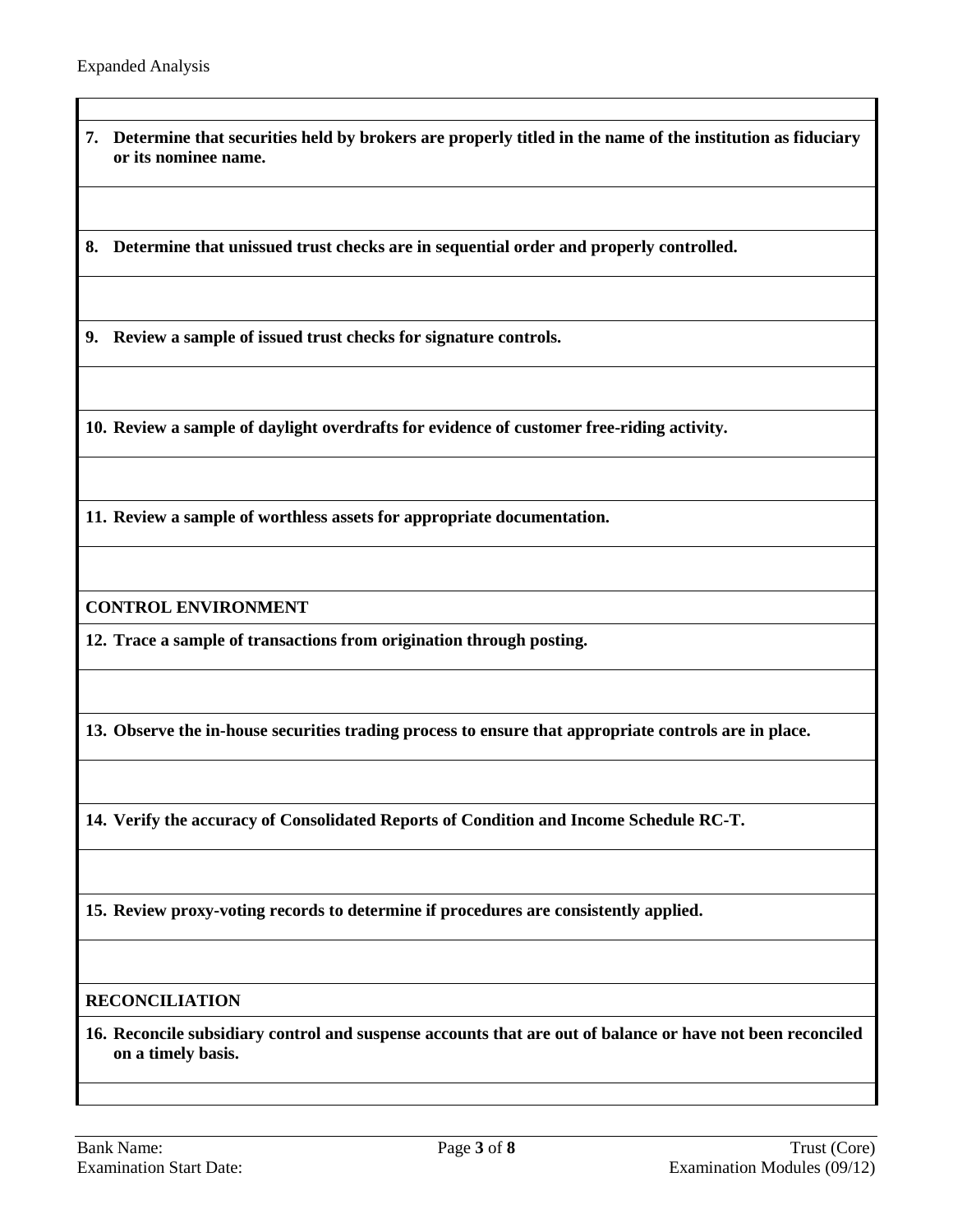**17. Reconcile bank, securities depository or brokerage accounts that are out of balance or have not been reconciled on a timely basis.**

**18. Research significant outstanding suspense items and evaluate the institution's follow-up procedures.**

**19. Review significant outstanding trust checks and evaluate the institution's follow-up procedures.**

**Audit or Independent Review**

**20. Determine why examination deficiencies have not been identified through the institution's audit program.**

**21. Determine why management has failed to take action to address audit deficiencies.**

**22. Contact the external auditor and determine if external audit work papers should be reviewed.**

**Information and Communication Systems**

**23. Determine whether lack of information, inaccurate information, or faulty communication processes compromise risk management activities or the effective implementation of strategic initiatives.**

**Earnings**

**24. Evaluate the effect of operating losses on the bank's earnings, capital, and liquidity.**

**25. Evaluate the viability of any plans to improve earnings.**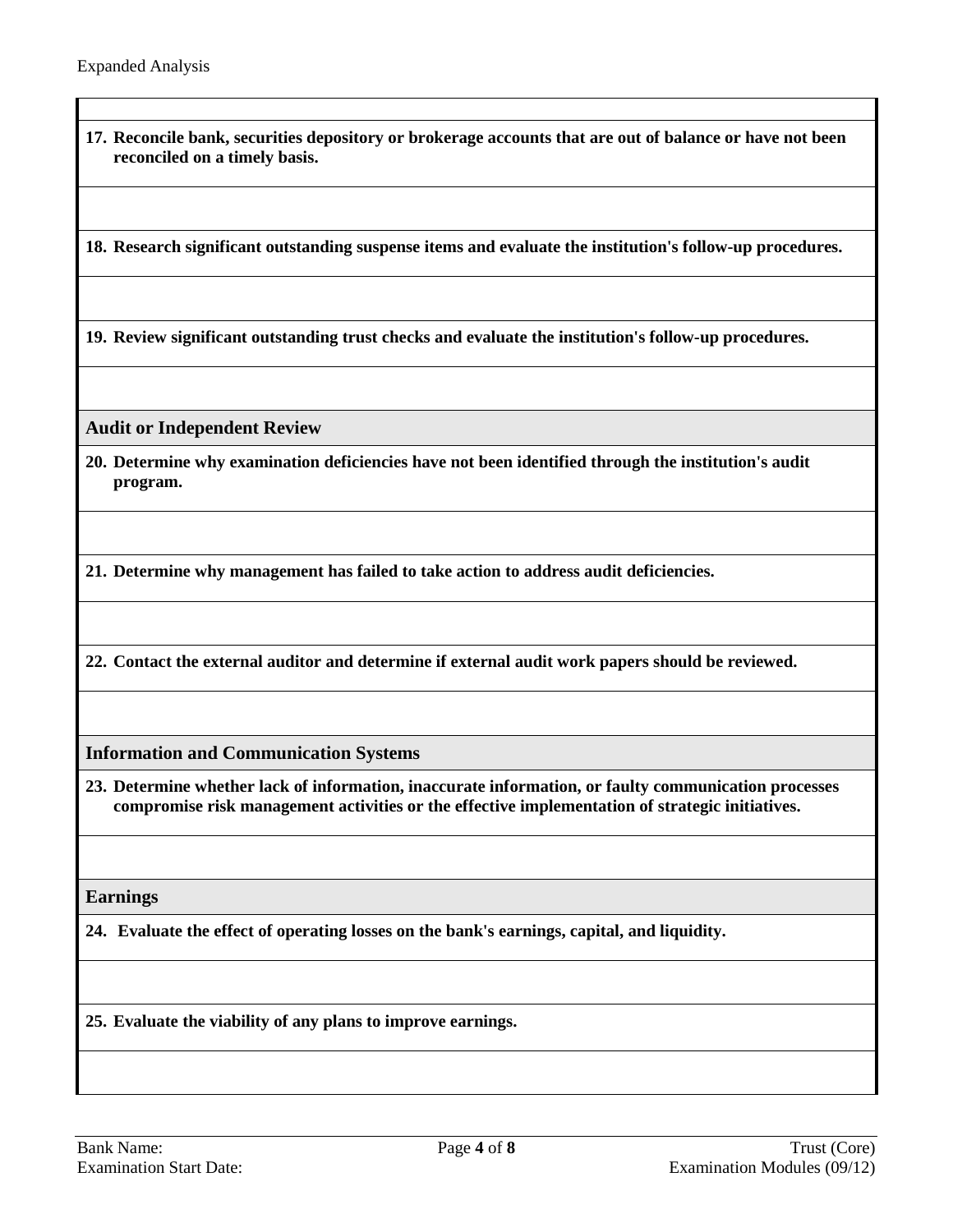**26. Estimate the department's earnings if trust income and expenses are not adequately measured.**

**27. Evaluate methods for allocating indirect income and expenses or management's reasons for electing not to allocate such items.**

**28. Evaluate the effect of fee schedules and any discounts, fee waivers or uncollected fees on earnings.**

**29. Evaluate the reasonableness of salaries and other operating expenses.**

#### **Compliance**

- **30. Assign and evaluate the materiality of any contingent liabilities, potential losses or estimated losses identified during the examination.**
- **31. Expand the sample of accounts reviewed or transaction testing to evaluate the extent and severity of identified deficiencies or areas where additional analysis is necessary.**

**32. Determine the extent and severity of actual and potential conflicts of interest and self dealing.**

**33. Determine whether self-dealing issues in employee benefit plans and charitable foundations are subject to excise taxes under the Internal Revenue Code.**

**34. Sample written directives for holding own bank or parent holding company stock.**

**35. Obtain information regarding officers and directors and their outside interests and compare against a list of fiduciary assets.**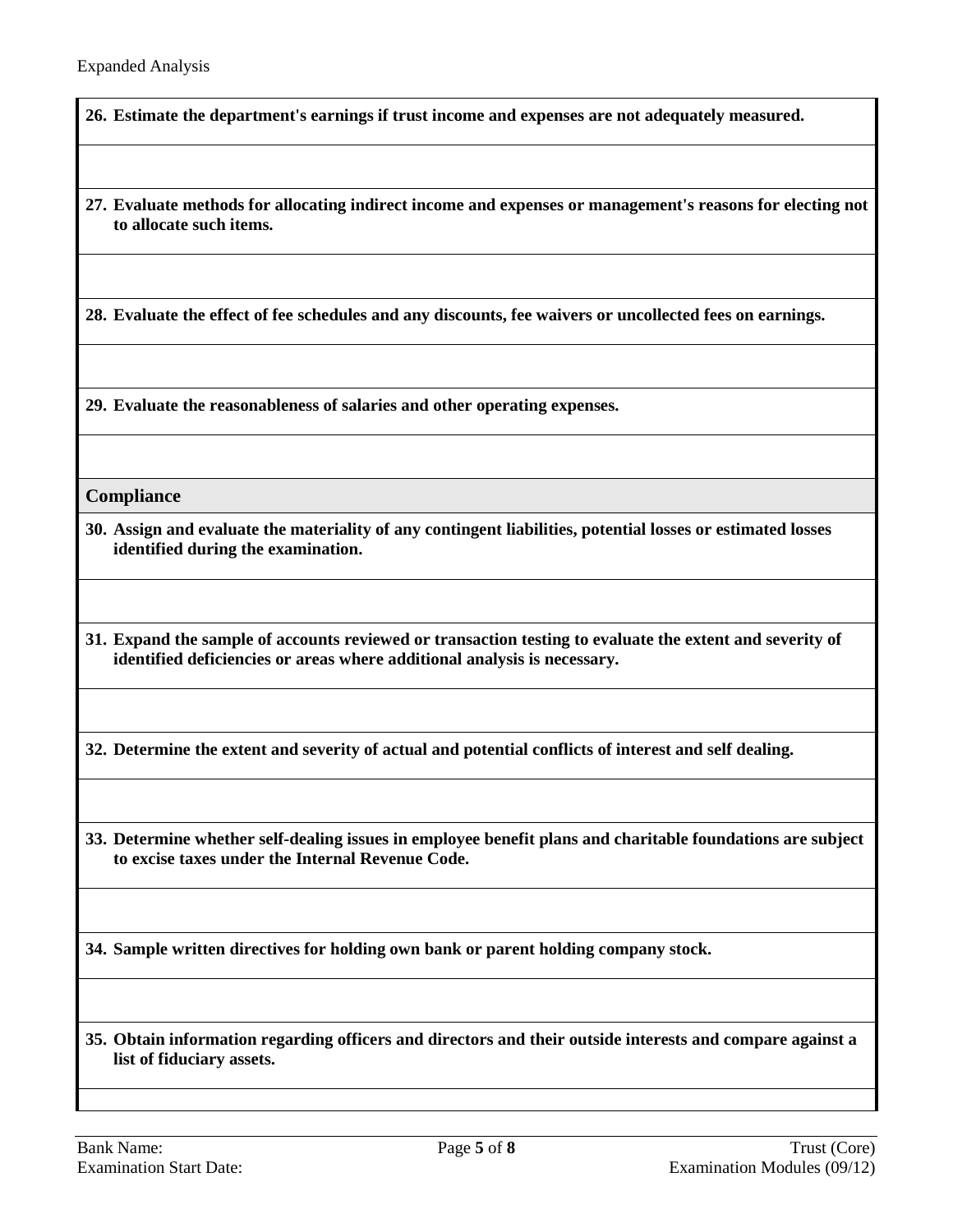- **36. Review soft dollar contracts and documentation to determine compliance with the safe harbor provisions of Securities and Exchange Commission Section 28(e).**
- **37. Review reports of personal securities transactions (FDIC: Part 344; FRB: 12CFR 208.34) for noncompliance with the institution's ethics policies or other insider abuse.**

**Asset Management**

**38. Assess the reasonableness of assumptions used in securities evaluation models.**

**39. Determine if management uses consistent and reasonable methods for reporting investment performance.**

**40. Review trading account records for churning or excessive trading.**

**Board and Senior Management Oversight**

**41. Review incentive-based compensation programs to determine that they do not promote the assumption of excessive risk.**

**End of Expanded Analysis. If needed, Continue to [Impact Analysis.](#page-6-0)**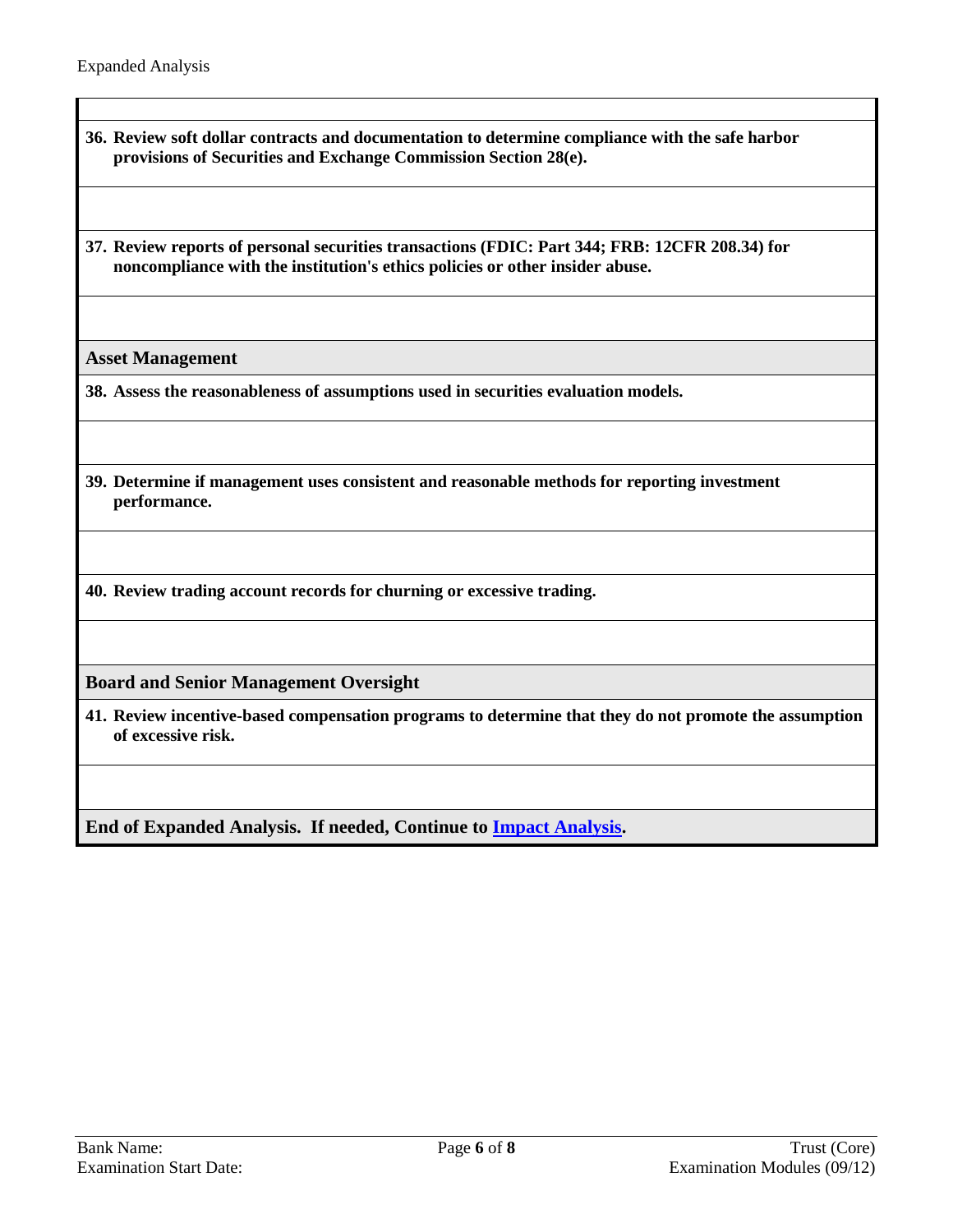# **TRUST**

### **Impact Analysis Procedures**

*Impact Analysis reviews the impact that deficiencies identified in the Core and Expanded Analysis and Decision Factors have on the bank's overall condition, and directs the examiner to consider possible supervisory options.*

#### <span id="page-6-0"></span>**Impact Analysis Procedures**

**1. Determine if management has the ability and willingness to correct deficiencies.**

- **2. Assess the impact of contingent liabilities, potential losses, and estimated losses on the institution's capital and earnings.**
- **3. Determine the effect that reputation, operational, strategic, compliance, legal, financial and other risk exposures have on the institution's safety and soundness.**
- **4. Determine whether any significant violations of the Employee Retirement Income Security Act should be referred to the Department of Labor. The interagency referral agreement states that the following violations will be considered significant:**
	- **Violations of Sections 404 and 405 involving \$100,000 or more;**
	- **Violations of Sections 406 or Section 407 involving prohibited transactions, except where the harm to the beneficiaries is minimal;**
	- **Violations of Section 411, relating to prohibition against certain persons holding certain positions;**
	- **Violations of Section 412, relating to bonding requirements for the institution itself.**
- **5. Consider whether informal or formal enforcement action regarding fiduciary activities is warranted, such as a board resolution, a Memorandum of Understanding, a Cease and Desist Order, or a removal action. Advise the appropriate supervisory officials.**

**6. Consider recommendations for Civil Money Penalties and prepare formal recommendations, as appropriate. (Refer to the guidance in the Management and Internal Control Evaluation module.)**

**7. Notify the appropriate bank regulatory officials of suspected activities and actions taken relating to Suspicious Activity Reports. (Refer to the guidance in the Management and Internal Control**